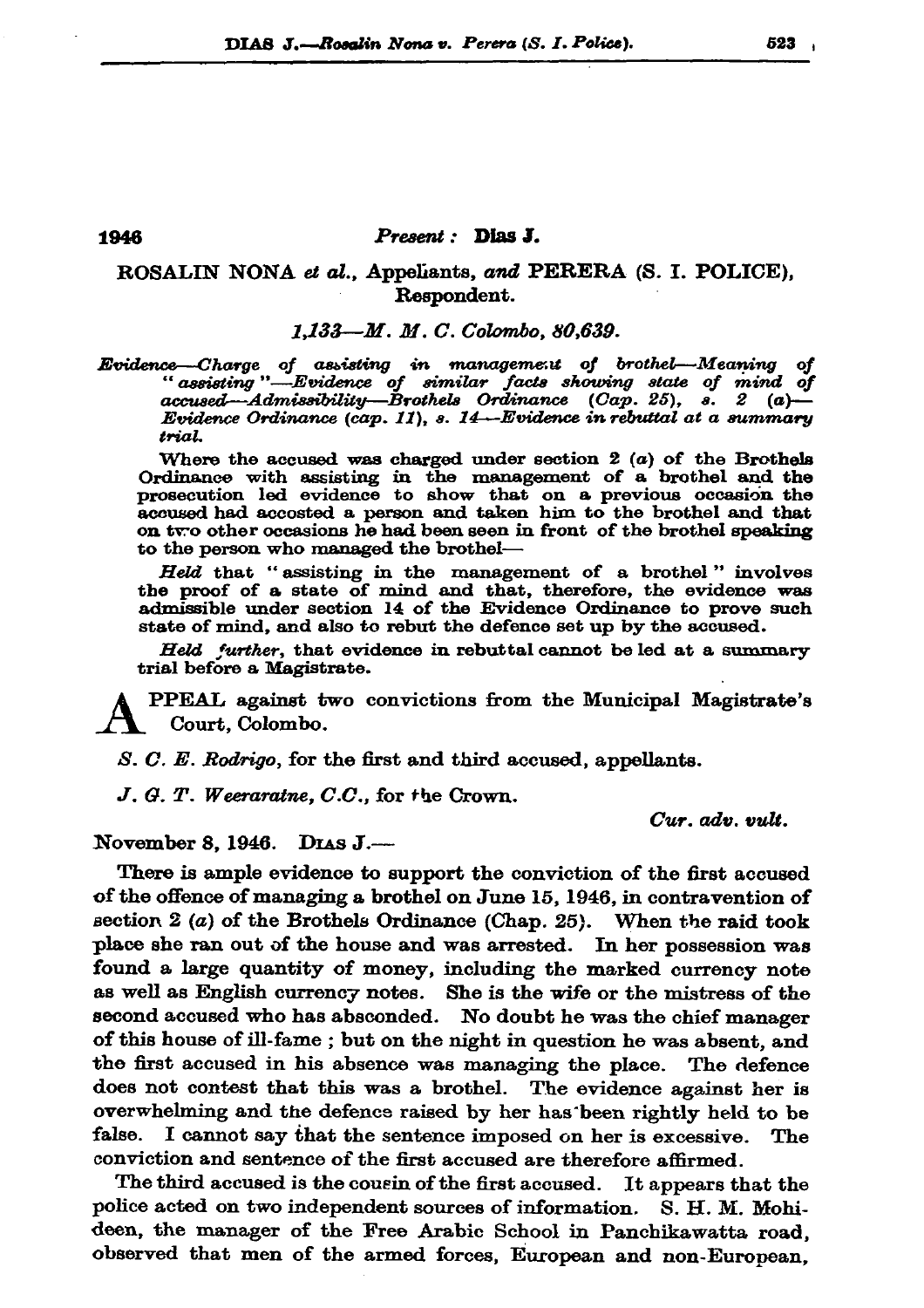were being taken into house No. 109 opposite the Mosque and School. He rightly surmised that the place was being used for immoral purposes. and he, therefore, communicated with the police. Anthonipillai, a soldier, was found to be suffering from venereal disease. On information given by him, the military police communicated with the civil police. A raid was then arranged and on the night in question Mr. R. C. Perera. Chief Inspector of Police, Flight Sergeant Brown, Gunner Barrett, Corporal Bowman of the military police and other constables went to the spot. Brown was given a marked ten-rupee note. He and Barrett were instructed to go to the house, while the rest of the raiding party watched.

Barret savs he saw the third accused take two other Europeans into the house. After that the 3rd accused came to them and enquired whether they wanted girls and took Brown inside requesting Barrett to wait near the door while he took Brown in. Chief Inspector Perera saw the third accused in the room in which Brown and a prostitute in a state of nudity were. Corporal Bowman also saw the third accused in the house. Constable Badoordeen saw the third accused speaking to Barrett and Brown and taking Brown in while Barret stood at the door. The defence of the third accused was that on the night in question he had merely gone to No. 109, Panchikawatte road, to borrow Rs. 5 from the first accused. Then the police came and took him to the police station. The Magistrate convicted the third accused under count 3 of the charge of assisting in the management of the brothel on the night in question.

Counsel argues that the conviction of the third accused cannot stand because the Magistrate allowed the prosecution to lead inadmissible evidence against him. The evidence objected to is to the following effect :-

- (a) Anthonypillai stated that on June 1, 1946, *i.e.* fourteen days previous to the commission of the offence charged, the third accused accosted him on the road and took him to this brothel where he contracted venereal disease. When the authorities questioned him, he took them to the place and pointed out the house.
- (b) Constable Sirisena said that he watched this house on March 1 and March 12, 1946. This evidence was necessary to establish that the house was a brothel; but he also stated "On both days  $\ldots$   $\ldots$  I saw third accused on the pavement in front . . . . I saw third accused speaking to of the house second accused."

It is submitted that this evidence is inadmissible in that it is evidence prejudicial to the character of the third accused. It is further argued that the third accused having been charged with a specific offence committed on a certain day, the fact that he may have committed similar offences on two days in March and on one day in June is inadmissible to prove that he committed the offence with which he is charged. Clearly, that evidence would be inadmissible unless it is admissible under some provision of the Evidence Ordinance. The evidence of Anthonipillai is admissible as part of the narrative as he had come to point out the house. It would not be evidence against the third accused unless it is admissible for that purpose under some other section of the Evidence Ordinance.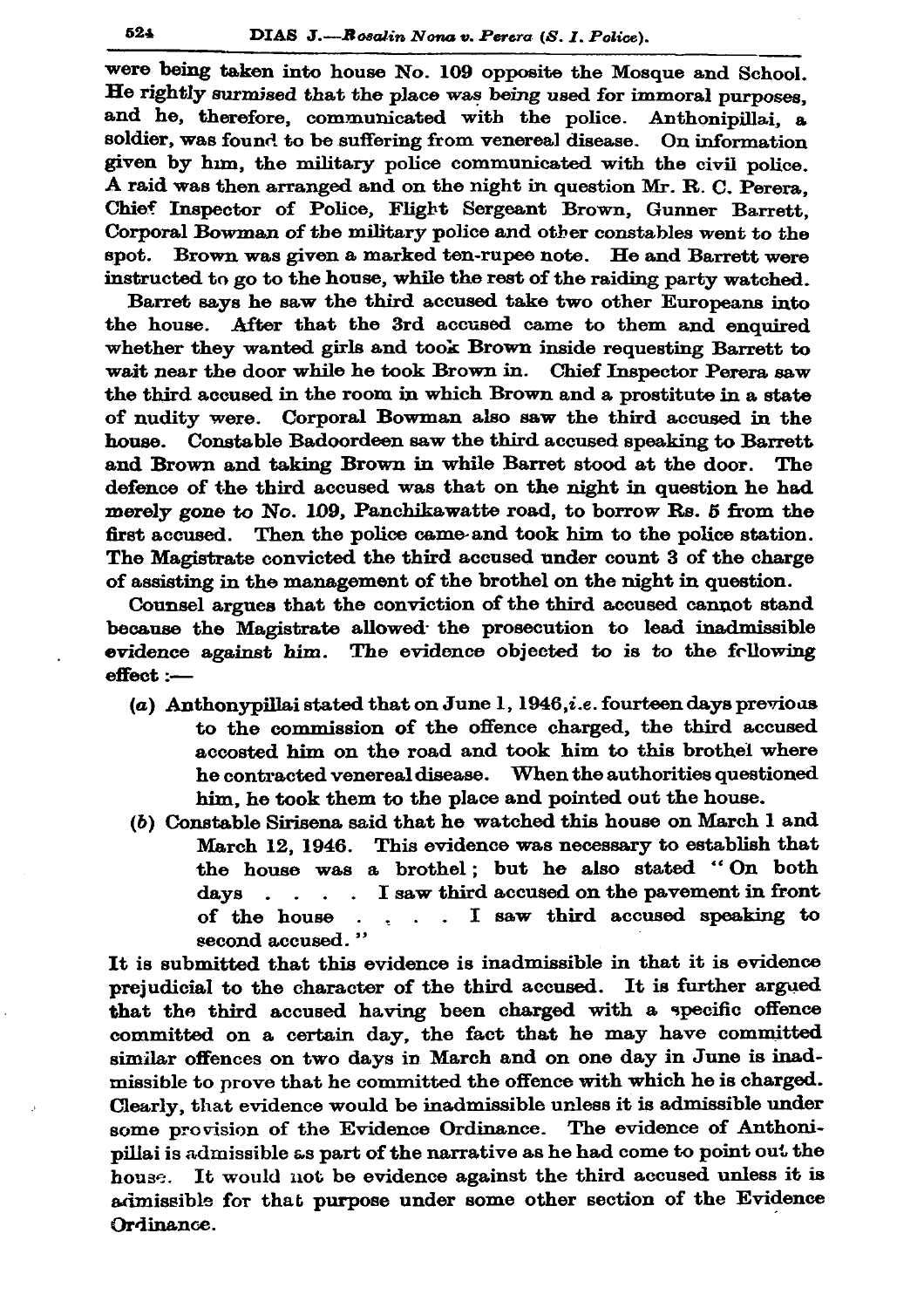The third accused was charged with assisting in the management of this brothel. What is "assisting"? The word is not defined in the Ordinance. The ordinary meaning of the word is "to help", "to take part", or "to aid". A person who having bought the bank at an "unlawful game", acts as banker when the game is played, is "assisting in the conduct of a gaming house "-Derby v. Bloomfield 1. "To assist in the management of a brothel " involves a state of mind in the person assisting. "To assist in an undertaking" or "to assist a person with money ", or " to assist at a wedding "-all these acts involve a consenting mind on the part of the person assisting. It involves the mental element that the person giving the aid brings a willing mind to bear on the matter. One I ay, of course, "assist" indirectly without a willing mind, as where a householder by leaving his house for the night "assists" the burglars who break into the premises; but the context in which that word is used in section  $2(a)$  of the Brothels Ordinance connotes that the person assisting does so willingly, voluntarily or with the intention of aiding the brothel-keeper, e.g. by acting as a pimp.

If that is so, then under section 14 of the Evidence Ordinance, the evidence which is objected to would be admissible. Section 14 provides that "facts showing the existence of any state of mind,—such as intention, knowledge, good faith, negligence, rashness, ill-will or good-will towards any particular person-are relevant, when the existence of any such state of mind  $\ldots$ , is in issue or relevant." Explanati on 1 tosection 14 states that " a fact relevant as showing the existence of a relevant state of mind must show that the state of mind exists, not generally, but in reference to the particular matter in question". That is to say the prosecution cannot show that the third accused was generally earning his living by acting as a pimp, but can show that he was assisting this particular brothel by assisting its management by pimping for it. Such evidence, would in my opinion, be both relevant and admissible. This is made clear by the *illustration* ( $p$ ) appended to section 14. It reads "A is tried for a crime. The fact that he said something indicating an intention to commit that particular crime is relevant. The fact that he said something indicating a general disposition to commit crimes of that class is irrelevant."

The construction of section 14 of the Evidence Ordinance came before a Divisional Bench in R. v. Seneviratue<sup>2</sup>. It was held that it is not open to the prosecution to lead evidence to show that the person charged has committed other similar offences for the purpose of showing that he is a kind of person who would commit the crime with which he is charged, or of creating a bad impression against him as regards his character or conduct. The evidence of other acts must be relevant to the charge before the Court, for example to show his guilty mind or dishonest intention in the offence with which he is charged, when the existence of such state of mind is relevant or in issue. The fact that the admission of such evidence shows that the accused has committed other crimes does not then make it inadmissible. An example of the working of this rule